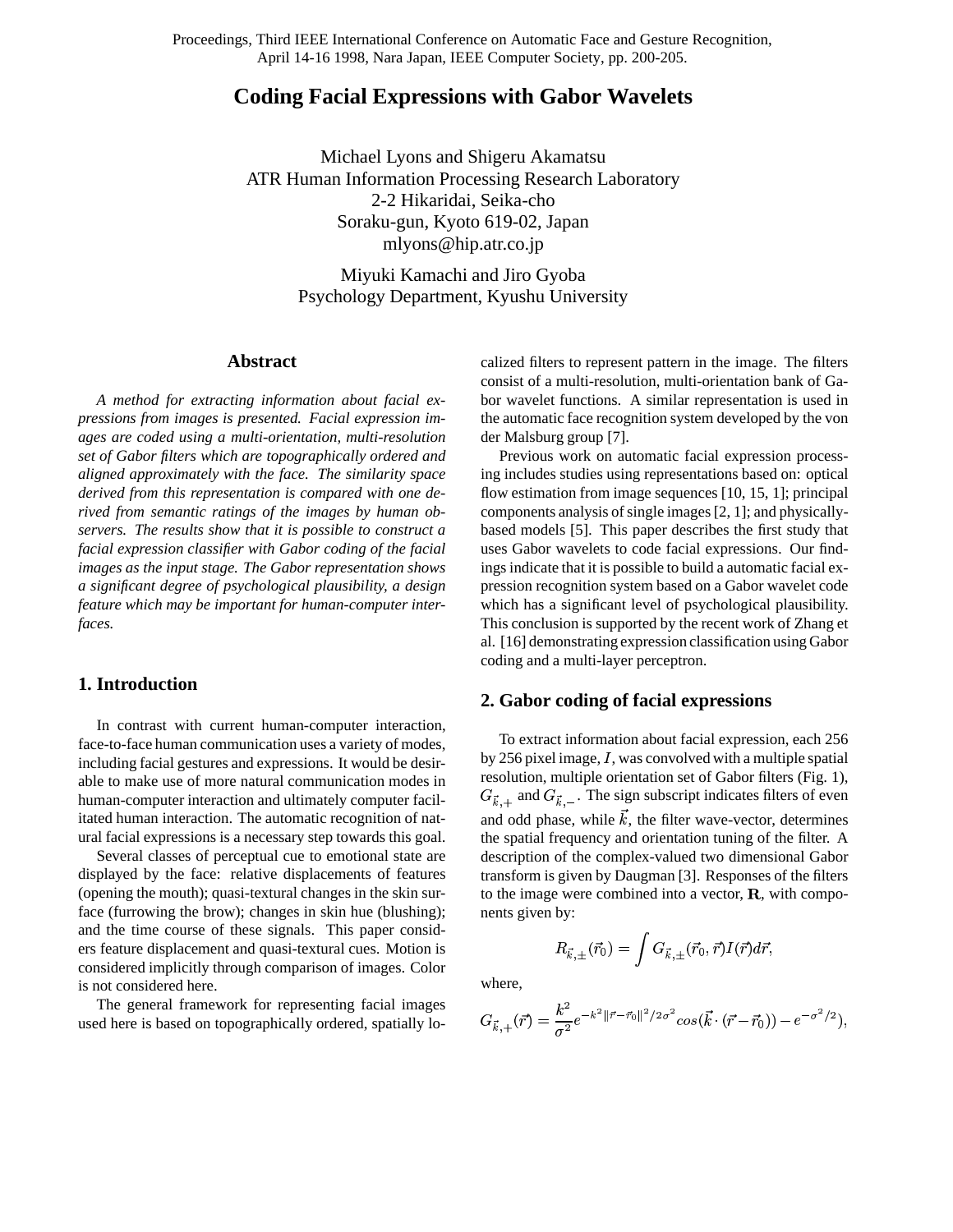

Figure 1. Examples of Gabor filter responses to two facial expression images for three of the filters used.

$$
G_{\vec{k},-}(\vec{r}) = \frac{k^2}{\sigma^2} e^{-k^2 \|\vec{r} - \vec{r}_0\|^2/2\sigma^2} sin(\vec{k} \cdot (\vec{r} - \vec{r}_0)).
$$

The integral of the cosine Gabor filter,  $e^{-\sigma^2/2}$ , was subtracted from the filter to render it insensitive to the absolute level of illumination. The sine filter does not depend on the absolute illumination level. Three spatial frequencies were used with wavenumbers  $k = \{\frac{\pi}{2}, \frac{\pi}{4}, \frac{\pi}{8}\}\$  measured in inverse pixels. The highest frequency is set at half the Nyquist sampling frequency, with frequency levels spaced at octaves;  $\sigma = \pi$  was used in all calculations, giving a filter bandwidth of about an octave, independent of the frequency level. Six wavevector orientations were used, with angles equally spaced at intervals of  $\frac{\pi}{6}$  from 0 to  $\pi$ .

The components of the Gabor vector,  $R_{\vec{k}}$ , are defined as the amplitude of the combined even and odd filter responses  $R_{\vec{k}} = \sqrt{R_{\vec{k}}^2 + R_{\vec{k}}^2}$ . The response amplitude is less sensitive to position changes than are the linear filter responses.

To study the similarity space of Gabor coded facial images, responses of filters having the same spatial frequency and orientation preference were compared at corresponding points in the two facial images. The normalized dot product was used to quantify the similarity of two Gabor response vectors. The similarity of two facial images was calculated as the average of the Gabor vector similarity over all corresponding facial points. Since Gabor vectors at neighboring pixels are highly correlated and redundant, it is sufficient to calculate the average on a sparse grid covering the face (Fig. 2). This similarity measure is used in the automatic face recognition system developed by the von der Malsburg group [7]. The filter parameters used here differ from those used in that work. Automatic systems for scaling the face



Figure 2. The 34 node grid used to represent facial geometry.



Figure 3. Apparatus used to photograph facial expressions.

and registering a graph approximately with the features of the face have been demonstrated previously [7, 14]. In this study, for higher precision, facial graphs were positioned manually on images of a standard scale.

#### **3. Facial expression database**

A database of facial expression images was collected. Ten expressors posed 3 or 4 examples of each of the six basic facial expressions (happiness, sadness, surprise, anger, disgust, fear) [4] and a neutral face for a total of 219 images of facial expressions. For simplicity of experimental design only Japanese female expressors <and subjects were employed. Fig. 3 shows the apparatus used to photograph the expressors. Each expressor took pictures of her-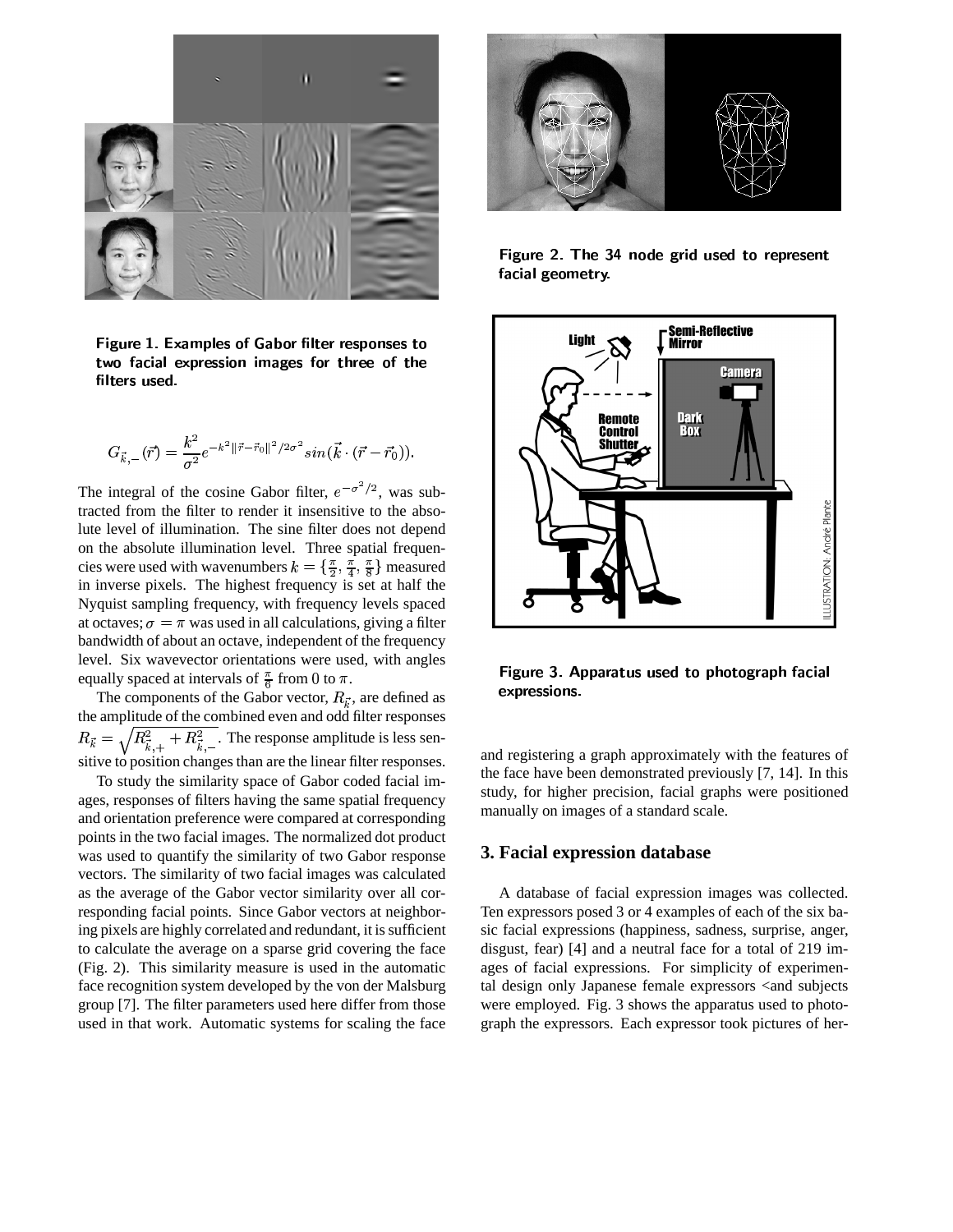

Figure 4. Examples of images from the facial expression database.

self while looking through a semi-reflective plastic sheet towards the camera. Hair was tied away from the face to expose all expressive zones of the face. Tungsten lights were positioned to create even illumination on the face. A box enclosed the region between camera and plastic sheet to reduce back-reflection. The images were printed in monochrome and digitized using a flatbed scanner. Sample images are shown in Fig. 4

# **4. Semantic rating of facial expression images.**

Experimental subjects rated pictures for degree of each component basic expression on a five point scale. A total of 92 Japanese female undergraduates took part in the study. The subject pool was divided into four groups: 1.A, 1.B, 2.A, and 2.B. Group 1.A (31 subjects) rated 108 pictures on six basic facial expressions (happiness, sadness, surprise, anger, disgust and fear). Group 1.B (31 subjects) rated the complementary set of 111 pictures (out of the 219 total) on the six basic expression. Both Group 1.A and 1.B saw images of all seven expression categories (including fear images). Group 2.A (15 subjects) rated 94 pictures on five of the six basic facial expressions (fear was excluded). Group 2.B (15 subjects) rated a different set of 93 images on the five basic facial expressions (fear excluded). The images presented to Group 2.A and 2.B excluded fear expressions. Each image was thus labelled with a 5 or 6 component vector with ratings averaged over all subjects. Similarities between these semantic vectors were calculated using the Euclidean distance.

# **5. Results**

Facial expression image similarity computed using the Gabor coding and semantic similarity computed from human ratings were compared by rank correlation. It is convenient to compare similarity spaces rather than categorization

| <b>Expressor Initials</b> | Gabor | Geometry |
|---------------------------|-------|----------|
| <b>KA</b>                 | 0.593 | 0.467    |
| KL                        | 0.465 | 0.472    |
| KM                        | 0.616 | 0.527    |
| <b>KR</b>                 | 0.636 | 0.368    |
| MK                        | 0.472 | 0.287    |
| <b>NA</b>                 | 0.725 | 0.358    |
| <b>NM</b>                 | 0.368 | 0.099    |
| TM                        | 0.423 | 0.282    |
| UY                        | 0.648 | 0.074    |
| YM                        | 0.538 | 0.455    |
| Average                   | 0.568 | 0.366    |

Table 1. Rank correlation between model and semantic rating similarities.

performance as this avoids the problem that posed expressions are not always pure examples of a single expression category.

Geometric similarity was also rank correlated with the semantic ratings similarity values, as a control. The distance of each grid point (Fig. 2) from the point at the nose tip formed the components of a 33 dimensional shape vector. Dissimilarity between two grid configurations were calculated using the euclidean distance.

For the experiments in which all facial expressions were included (i.e. comparison with data from subject groups 1.A and 1.B) the rank correlation between Gabol model and human data ranged from 0.42 (expressor TM) to 0.725 (expressor NA) with an average value of 0.568. For the geometry based control, rank correlation between model and data ranged from 0.074 (expressor UY) to 0.527 (expressor KM) with an average value of 0.366. Correlation results for all expressors are listed in Table 1. With fear stimuli and ratings excluded (data from subject groups 2.A and 2.B) the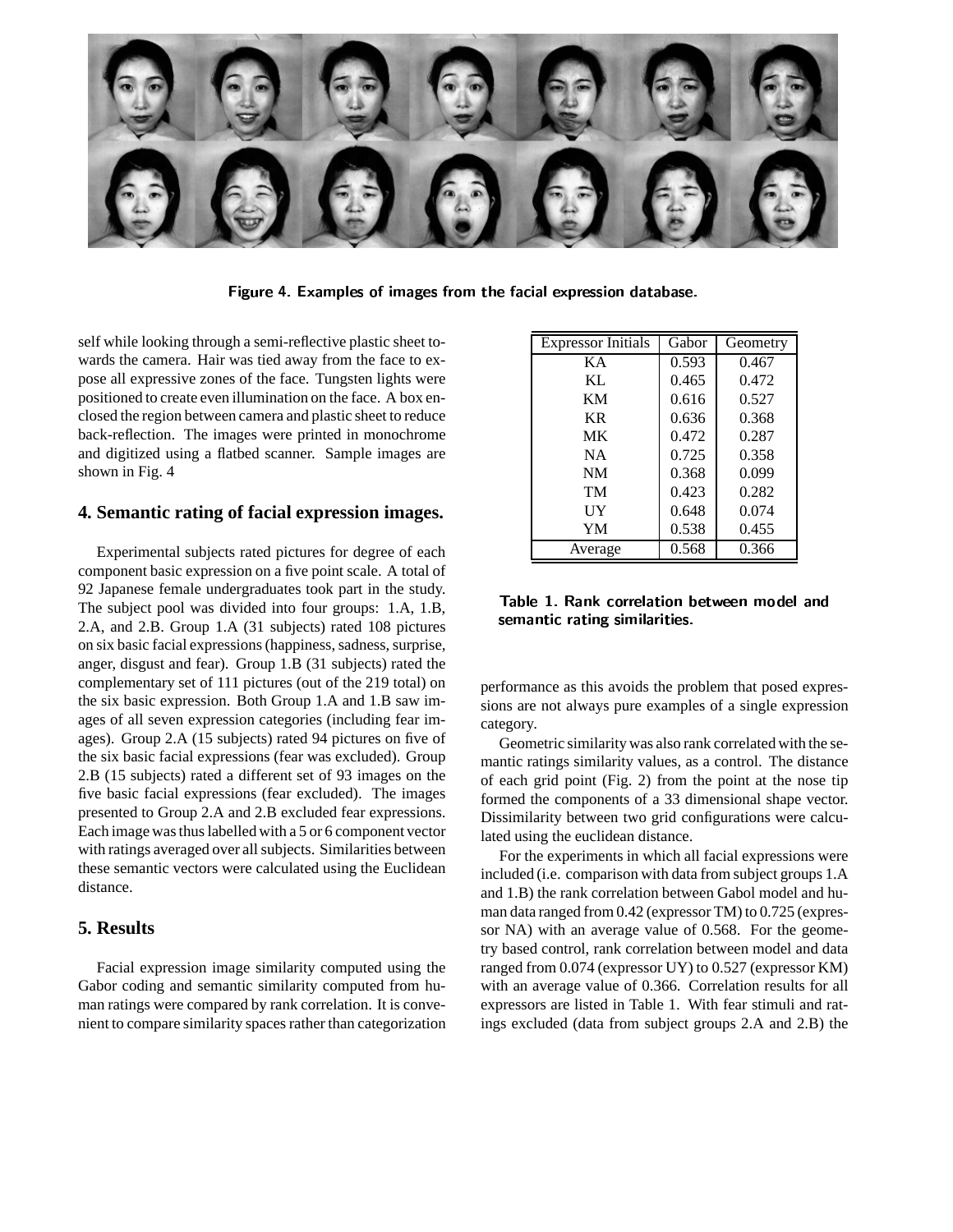| <b>Expressor Initials</b> | Gabor | Geometry |
|---------------------------|-------|----------|
| KА                        | 0.782 | 0.574    |
| KL.                       | 0.634 | 0.500    |
| KМ                        | 0.744 | 0.619    |
| KR.                       | 0.684 | 0.401    |
| MK                        | 0.644 | 0.512    |
| <b>NA</b>                 | 0.696 | 0.420    |
| <b>NM</b>                 | 0.458 | 0.207    |
| TM                        | 0.624 | 0.425    |
| UY                        | 0.653 | 0.206    |
| YM                        | 0.650 | 0.506    |
| Average                   | 0.679 | 0.462    |

Table 2. Rank correlations between model and semantic rating similarities for experiments which excluded fear stimuli and ratings.

rank correlation between Gabor model and data ranged from 0.624 (expressor TM) to 0.782 (expressor KA), with an average value of 0.679. For the geometry based control, rank correlations between model and data ranged from 0.206 (expressor UY) to 0.619 (expressor KM) with an average value of 0.462. Correlation results for all expressors are listed in Table 2. Expressor NM was considered to be an outlier and excluded from the above quoted averages and ranges. On inspection NM's expressions were difficult to interpret.

All rank correlations quoted were calculated using Spearman's method. The two sided significance of all of the deviation of all rank correlations calculated indicated a high level of significance. In all cases the correlation coefficient was greater for the Gabor model than for the model based solely on geometric displacement of feature points.

Gabor and human similarity data was analyzed using non-metric multidimensional scaling (nMDS) using the ALSCAL algorithm [13]. nMDS embeds points in a euclidean space in such a way that the distances between points preserves the rank order of the dissimilarity values between those points. "Stress" and "Rsq" respectively measure the residual misfit of the euclidean distance to the dissimilarities and the squared correlation between distances and dissimilarities. By monitering these parameters as the number of nMDS dimensions was increased, it was found that two dimensions provide an adequate embedding of the similarity data. Figs. 6, 7 show sample nMDS solutions for human ratings similarity values and Gabor code derived similarity values. In figs. 6,7, the following abbreviations are used: NE - Neutral, HA - Happiness, SA - Sadness, SU-Surprise, AN - Anger, DI - Disgust. Fig. 5 shows sample nMDS solution in which images have been positioned at their coordinates in the euclidean space.

nMDS solutions are arbitrary up to rotation, translation

and reflection of the configuration of points. In Fig. 5 the points have been rotated, translated, and reflected to show the agreement between model and data. Figs. 6,7 have not been treated in this way. The salient aspect of these plots is the relative position of the facial expression clusters.

# **6 Discussion**

Similarity values calculated using the Gabor coding and semantic ratings showed a highly significant degree of correlation, with no parameter fitting. Non-metric multidimensional scaling uncovered a low-dimensional space in which Gabor-coded images are clustered into the known basic categories of facial expressions. Together, these findings show that this representation scheme extracts adequate image information to code the basic facial expressions. Using this input code and a perceptron classifier a facial expression recognition has been built [16]. Two sets of experiments were run, one excluding fear expressions. Model/Data agreement was higher with fear excluded. Fear is considered to be a problematic expression for Japanese expressors and subjects for reasons beyond the scope of the present article.

Interestingly, the low-dimensional spaces for ratings data and Gabor-code are similar. One axis (nearly horizontal in Fig. 5) corresponds to the degree of pleasantness (happy vs. anger and disgust) in the expression. A roughly orthogonal dimension corresponds to the level of arousal shown by the face (surprised vs. sad). This configuration was seen for all of the expressors studied (except NM, where the data is erratic). Deviations from this general arrangement visible in Figs. 6,7 are typical of other nMDS results not shown due to space limits.

The Gabor similarity showed a higher degree of correlation with the data than did a geometry-based control. Featural geometry, an explicit and precise function of facial deformation due to expression, does not capture any textural changes. Addition of more grid points could increase the performance of a geometry measure, but at the price of greatly increased computational complexity. Location of grid points is the most expensive part of a fully automatic system [7, 14]. Moreover the Gabor measure puts less stringent demands on the precision of the grid positioning, because the phase of the filter response was not used in similarity calculations. A combined Gabor+Geometry system could have still higher performance, however results of [16] indicate the improvements are minor.

Previous studies on automatic facial expression processing classify images into face expression or facial action categories. The facial images used in training or testing such systems should preferably be pictures of pure expressions posed by expert actors. A novel aspect of our work is that the system is compared with differential ratings. This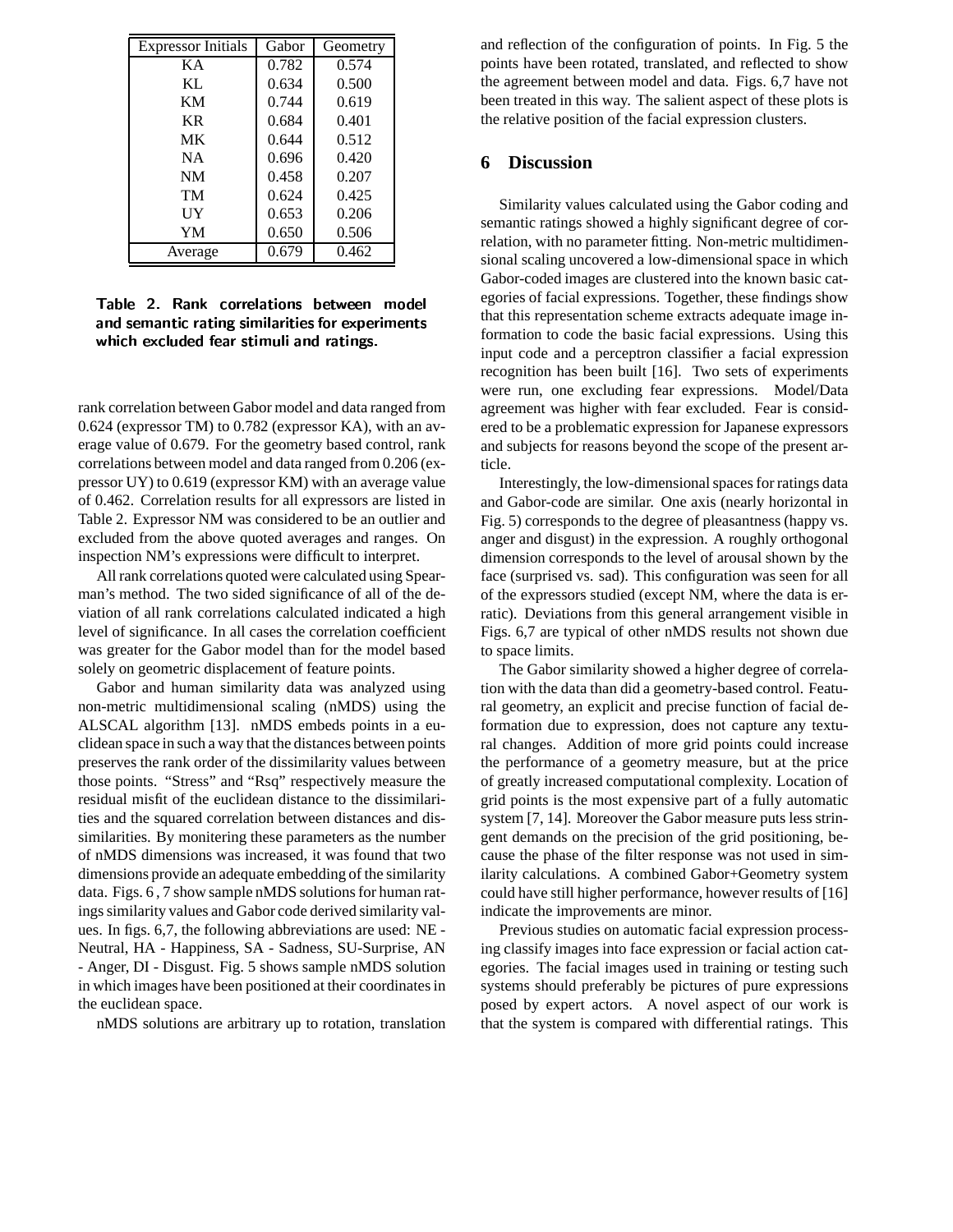

Figure 5. nMDS solutions for Gabor and semantic rating similarities (data from pilot study).



Figure 6. nMDS solutions for Gabor and semantic rating similarities (subject KA). See text for key to expression abbreviations.



Figure 7. nMDS solution spaces for Gabor and semantic rating similarities (subject KM). See text for key to expression abbreviations.